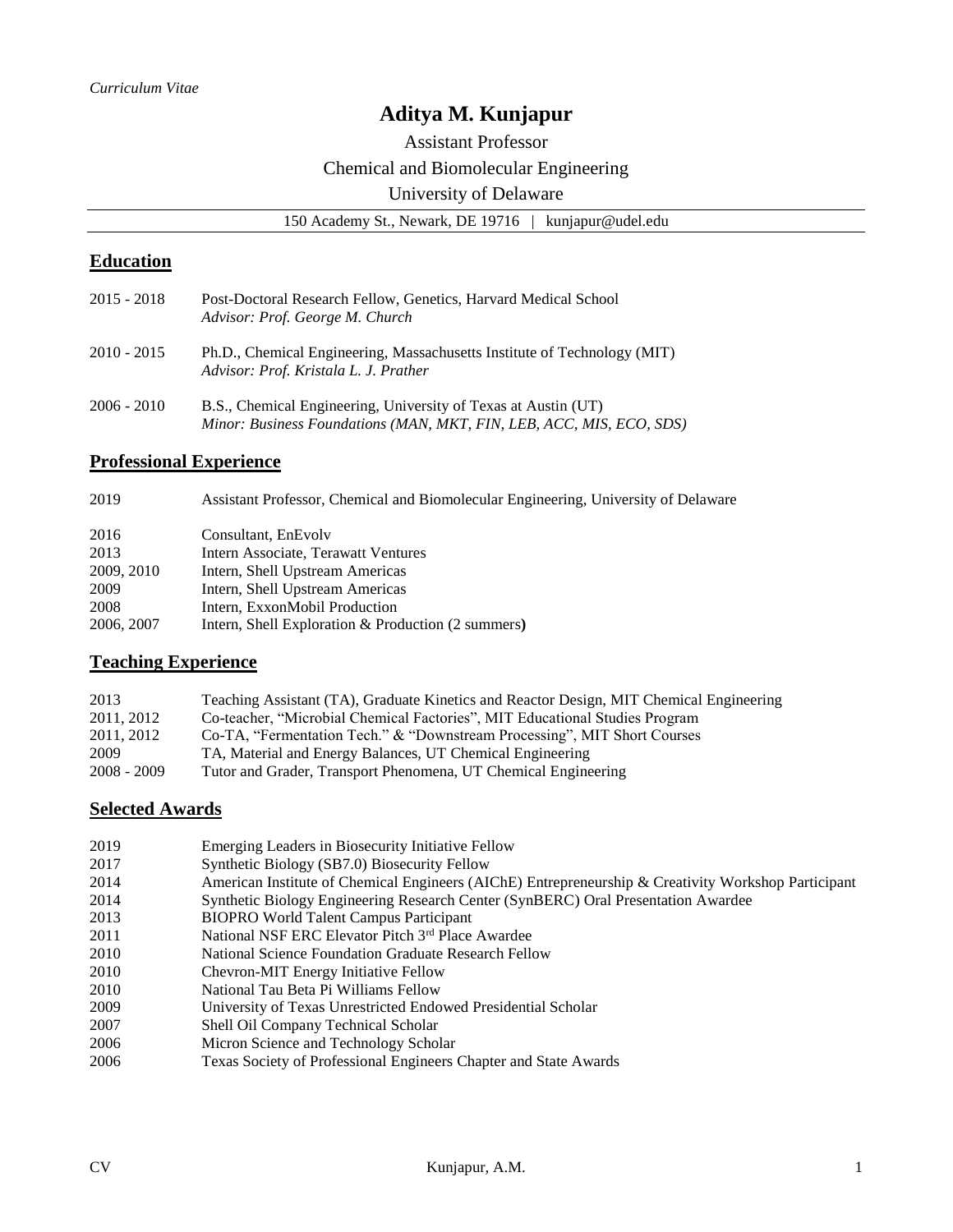### **Peer Reviewed Publications**

(† denotes equal contributions, \* denotes corresponding) ORCID: 0000-0001-6869-9530

#### **Before appointment at the University of Delaware:**

- 12. Kunjapur, A.M.†\*; Pfingstag, P.†; Thompson, N.C.\* "Gene synthesis allows biologists to source genes from farther away in the tree of life." *Nat. Commun.* **2018** *9*, 4425. DOI: 10.1038/s41467-018-06798-7.
- 11. Wannier, T.M.<sup>†\*</sup>; Kunjapur, A.M.<sup>†\*</sup>; Rice, D.P.; McDonald, M.J.; Desai, M.M.; Church, G.M. "Adaptive evolution of genomically recoded *Escherichia coli*." *Proc. Natl. Acad. Sci. U.S.A.* **2018** *115* (12), 3090-3095. DOI: 10.1073/pnas.1715530115. (Highlighted by *HMS News* and by *PNAS*)
- 10. Kohman, R.<sup>†</sup>; Kunjapur, A.M.<sup>†</sup>; Hysolli, E.<sup>†</sup>; Wang, Y.<sup>†</sup>; Church, G.M. "From designing the molecules of life to designing life: future applications derived from advances in DNA technologies." *Angew. Chem*. *Int. Ed.* **2018** *57* (16), 4313-4328. DOI: 10.1002/anie.201707976.
- 09. Kunjapur, A.M.\*; Stork, D.A.; Kuru, E.; Vargas-Rodriguez, O.; Landon, M.M.; Söll, D\*.; Church, G.M.\* "Engineering post-translational proofreading to discriminate non-standard amino acids." *Proc. Natl. Acad. Sci. U.S.A.*  **2018** *115* (3) 619-624. DOI: 10.1073/pnas.1715137115. (Highlighted by *HMS News*)
- 08. Khlystov, N.A.<sup>†</sup>; Chan, W.Y.<sup>†</sup>; Kunjapur, A.M.; Shi, W.; Prather, K.L.J.; Olsen, B.D. "Material properties of the cyanobacterial reserve polymer multi-L-arginyl-poly-L-aspartate (cyanophycin)." *Polymer*. **2017** *109* (1), 238-245. DOI: 10.1016/j.polymer.2016.11.058**.**
- 07. Kunjapur, A.M.; Hyun, J.C.; Prather, K.L.J. "Deregulation of *S*-adenosylmethionine biosynthesis and regeneration improves methylation in *E. coli de novo* vanillin biosynthesis pathway." *Microb. Cell Fact.* **2016** *15* (1), 1. DOI: 10.1186/s12934-016-0459-x**.**
- 06. Kunjapur, A.M.; Cervantes, B.; Prather, K.L.J. "Coupling carboxylic acid reductase to inorganic pyrophosphatase enhances cell-free *in vitro* aldehyde biosynthesis." *Biochem. Eng. J.* **2016** *109* (5), 19-27. DOI: 10.1016/j.bej.2015.12.018.
- 05. Sheppard, M.J.<sup>†</sup>; Kunjapur, A.M.<sup>†</sup>; Prather, K.L.J. "Modular and selective biosynthesis of gasoline-range alkanes." *Metab. Eng.* **2016** *33*, 28-40. DOI: 10.1016/j.ymben.2015.10.010.
- 04. Kunjapur, A.M.; Prather, K.L.J. "Microbial engineering for aldehyde synthesis." *Appl. Environ. Microbiol.* **2015** *81* (6), 1892-1901. DOI: 10.1128/AEM.03319-14.
- 03. Sheppard, M.J.; Kunjapur, A.M.; Wenck, S.J.; Prather, K.L.J. "Retrobiosynthetic modular approach to pathway design achieves selective pathway for microbial synthesis of the gasoline substitute 4-methyl-pentanol." *Nat. Commun*. **2014**  *5*, 5031. DOI: 10.1038/ncomms6031.
- 02. Kunjapur, A.M.; Tarasova, Y.; Prather, K.L.J. "Synthesis and accumulation of aromatic aldehydes in an engineered strain of *E. coli*." *J. Am. Chem. Soc.* **2014** *136* (33), 11644-11654. DOI: 10.1021/ja506664a. (Highlighted by *C&EN*)
- 01. Kunjapur, A.M.\*; Eldridge, R.B. "Photobioreactor design for commercial biofuel production from microalgae." *Ind. Eng. Chem. Res.* **2010** *49* (8), 3516-3526. DOI: 10.1021/ie901459u.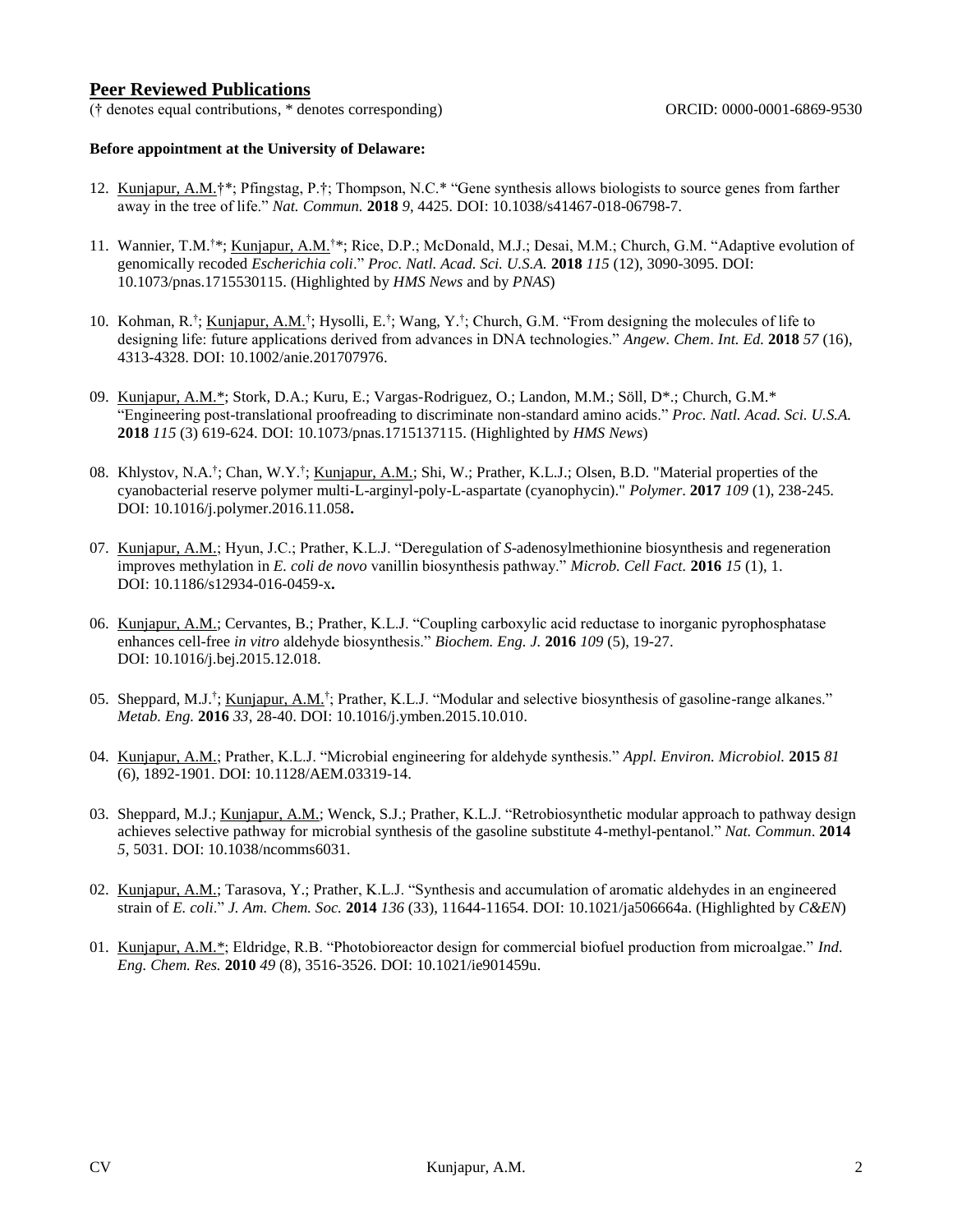### **Patent Applications**

#### **Before Delaware:**

- 03. Kunjapur, A.M.; Stork, D.A.; Kuru, E.; Church, G.M. "Synthetase variants for incorporation of biphenylalanine into a peptide." U.S. Provisional Application No. 62/527,115. Filing date: June 30, 2017.
- 02. Kunjapur, A.M.; Church, G.M. "Method of making proteins with non-standard amino acids." U.S. Provisional Application No. 62/526,671. Filing date (updated): June 29, 2017.
- 01. Sheppard, M.J.; Kunjapur, A.M.; Prather, K.L.J. "Microbial production of branched medium chain alcohols, such as 4 methylpentanol." US Patent No. 101000335. Issued: October 16, 2018.

#### **Conference Presentations**

#### **Before Delaware:**

- 14. Kunjapur, A.M. "Continuous evolution of engineering synthetic auxotrophs for industrial application." AIChE Annual Meeting. October 31, 2018.
- 13. Kunjapur, A.M. "Engineering post-translational proofreading to discriminate non-standard amino acids." Synthetic Biology Engineering, Evolution & Design. June 4, 2018.
- 12. Kunjapur, A.M.; Stork, D.A.; Kuru, E.; Vargas-Rodriguez, O.; Landon, M.M.; Söll, D.; Church, G.M. "Engineering post-translational proofreading to discriminate non-standard amino acids." Protein Engineering Global Summit. May 2, 2018. (Poster)
- 11. Kunjapur, A.M.<sup>†</sup>; Wannier, T.M.<sup>†</sup>; Rice, D.P.; McDonald, M.J.; Desai, M.M.; Church, G.M. "Adaptive evolution of genomically recoded *Escherichia coli*." AIChE Annual Meeting. November 2, 2017. (Poster)
- 10. Kunjapur, A.M.; Stork, D.A.; Kuru, E.; Vargas-Rodriguez, O.; Landon, M.M.; Söll, D.; Church, G.M. "Engineering post-translational proofreading to discriminate non-standard amino acids." AIChE Annual Meeting. October 30, 2017.
- 09. Kunjapur, A.M.; Kuru, E.; Stork, D.A.; Narasimhan, K.; Huang, P.; Mandell, D.J.; Aach, J.; Church, G.M. "Nonstandard amino acid incorporation in the new era of recoded genomes." DOE Genomic Sciences PI Meeting. February 06, 2017. (Poster)
- 08. Kunjapur, A.M.<sup>†</sup>; Wannier, T.M.<sup>†</sup>; Rice, D.P.; McDonald, M.J.; Desai, M.M.; Church, G.M. "Long-term adaptive evolution of genomically recoded *Escherichia coli*." Synthetic Biology Engineering Evolution and Design (SEED). July 20, 2016. (Poster)
- 07. Kunjapur, A.M.<sup>†</sup>; Sheppard, M.J.<sup>†</sup>; Prather, K.L.J. "Biosynthesis of key gasoline-range alkanes using engineered *E*. coli." 249<sup>th</sup> American Chemical Society Meeting. March 25, 2015.
- 06. Kunjapur, A.M.; Tarasova, Y.; Prather, K.L.J. "Synthesis and accumulation of aromatic aldehydes using engineered *Escherichia coli*." Keystone Symposia on Genome Engineering. January 11, 2015. Travel supported by NSF/Keystone. (Poster)
- 05. Kunjapur, A.M.; Tarasova, Y.; Prather, K.L.J. "Synthesis and accumulation of aromatic aldehydes using engineered *Escherichia coli*." AIChE Annual Meeting. November 19, 2014. Travel supported by MIT Graduate Student Council.
- 04. Kunjapur, A.M.; Tarasova, Y.; Prather, K.L.J. "Synthesis and accumulation of aromatic aldehydes using engineered *Escherichia coli*." Synberc Fall Retreat. September 27, 2014.
- 03. Olsen, B.; Khlystov, N.; Prather, K.; Kunjapur, A. "Materials properties of cyanophycin, a non-ribosomally synthesized polypeptide." 248<sup>th</sup> American Chemical Society Meeting. August 10, 2014. (Poster)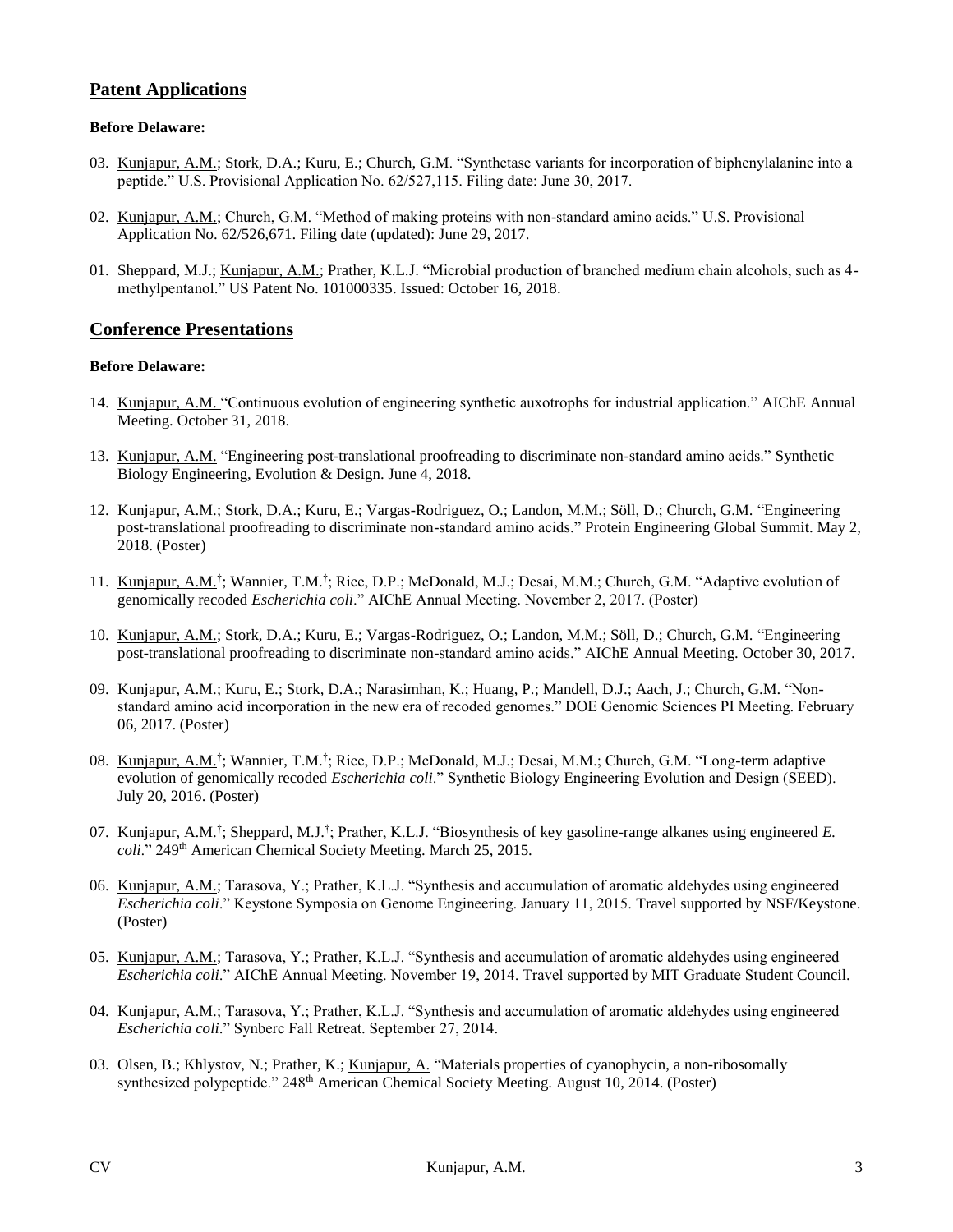- 02. Kunjapur, A.M.; Tarasova, Y.; Prather, K.L.J. "Engineering *E. coli* for synthesis of aromatic aldehydes as products or intermediates under aerobic growth." 247th American Chemical Society Meeting. March 19, 2014. Travel supported by Dow Chemical.
- 01. Dueber, J.; Connell, K.; Wu, G.; Kunjapur, A.; Prather, K. "Synthetic co-assembly of metabolic enzymes for improved flux." Protein Science. August 01, 2012. (Poster)

## **Invited Talks**

- 13. "Expanding the microbial chemistry repertoire." Microbial Systems Symposium, University of Delaware. February 6, 2019.
- 12. "Policy approaches to synthetic biology and do-it-yourself (DIY) biology." (Panelist) American Society for Microbiology (ASM) Biothreats Conference. January 29, 2019.

#### **Before Delaware:**

- 11. "Expanding the microbial chemistry repertoire by engineering selective processes." Institute for Bioscience and Biotechnology Research, National Institute of Standards and Technology (NIST) / University of Maryland. April 12, 2018.
- 10. "Gene synthesis allows biologists to source genes from farther away in the tree of life." Addgene (non-profit plasmid repository). March 06, 2018.
- 09. "Expanding the microbial chemistry repertoire by engineering selective processes." Biomedical Engineering, Boston University. March 01, 2018.
- 08. "Expanding the microbial chemistry repertoire by engineering selective processes." Chemical Engineering, University of Maryland – College Park. February 15, 2018.
- 07. "Expanding the microbial chemistry repertoire by engineering selective processes." Chemical Engineering, Columbia University. January 26, 2018.
- 06. "Expanding the microbial chemistry repertoire by engineering selective processes." Chemical Engineering, Texas A&M University. January 22, 2018.
- 05. "Expanding the microbial chemistry repertoire by engineering selective processes." Chemical and Biomolecular Engineering, University of Delaware. January 05, 2018.
- 04. "Engineering post-translational proofreading to discriminate non-standard amino acids." First Annual N-term Workshop, Leibniz Institute of Plant Biochemistry. September 13, 2017.
- 03. "Engineering post-translational proofreading to discriminate non-standard amino acids." Chemical Engineering, Rose-Hulman Institute of Technology. April 21, 2017.
- 02. "Engineering post-translational proofreading to discriminate non-standard amino acids." Dieter Söll Lab, Molecular Biophysics and Biochemistry, Yale University. March 31, 2017.
- 01. "Engineering post-translational proofreading to discriminate non-standard amino acids." Jeff Gray Lab, Chemical and Biomolecular Engineering, Johns Hopkins University. February 14, 2017.